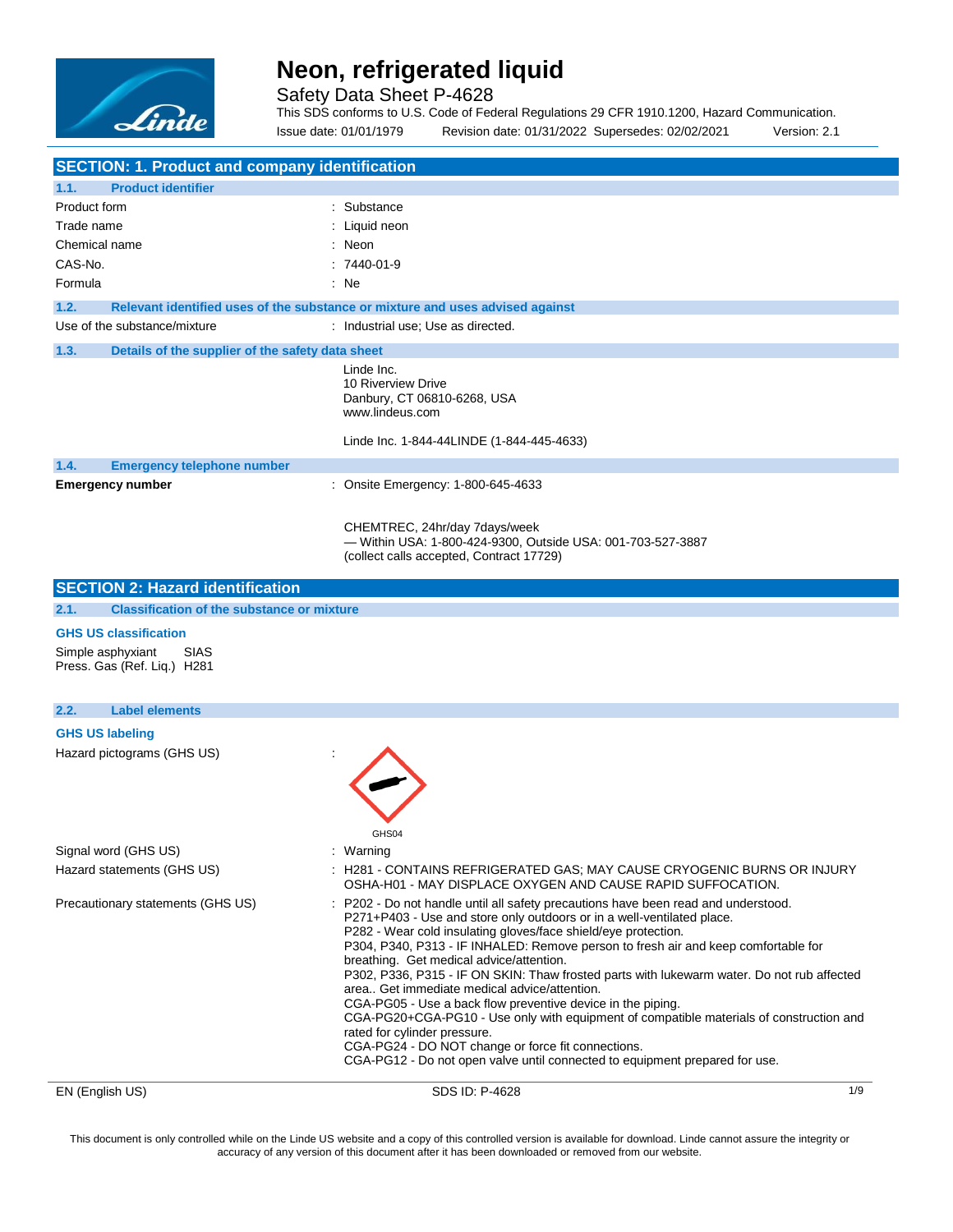

Safety Data Sheet P-4628

This SDS conforms to U.S. Code of Federal Regulations 29 CFR 1910.1200, Hazard Communication.

Issue date: 01/01/1979 Revision date: 01/31/2022 Supersedes: 02/02/2021 Version: 2.1 CGA-PG06 - Close valve after each use and when empty.

CGA-PG23 - Always keep container in upright position.

CGA-PG11 - Never put cylinders into unventilated areas of passenger vehicles.

| 2.3.                                                   | <b>Other hazards</b>                                     |                                                                             |     |                                                                                                                                                                                                                                                                                                                                                                                            |
|--------------------------------------------------------|----------------------------------------------------------|-----------------------------------------------------------------------------|-----|--------------------------------------------------------------------------------------------------------------------------------------------------------------------------------------------------------------------------------------------------------------------------------------------------------------------------------------------------------------------------------------------|
| Other hazards which do not result in<br>classification |                                                          | : Asphyxiant in high concentrations.                                        |     |                                                                                                                                                                                                                                                                                                                                                                                            |
|                                                        |                                                          | Contact with liquid may cause cold burns/frostbite.                         |     |                                                                                                                                                                                                                                                                                                                                                                                            |
| 2.4.                                                   | <b>Unknown acute toxicity (GHS US)</b>                   |                                                                             |     |                                                                                                                                                                                                                                                                                                                                                                                            |
|                                                        |                                                          | No data available                                                           |     |                                                                                                                                                                                                                                                                                                                                                                                            |
|                                                        | <b>SECTION 3: Composition/Information on ingredients</b> |                                                                             |     |                                                                                                                                                                                                                                                                                                                                                                                            |
| 3.1.                                                   | <b>Substances</b>                                        |                                                                             |     |                                                                                                                                                                                                                                                                                                                                                                                            |
| <b>Name</b>                                            |                                                          | <b>Product identifier</b>                                                   | %   |                                                                                                                                                                                                                                                                                                                                                                                            |
| (Main constituent)                                     | Neon, refrigerated liquid                                | (CAS-No.) 7440-01-9                                                         | 100 |                                                                                                                                                                                                                                                                                                                                                                                            |
| 3.2.                                                   | <b>Mixtures</b>                                          |                                                                             |     |                                                                                                                                                                                                                                                                                                                                                                                            |
| Not applicable                                         |                                                          |                                                                             |     |                                                                                                                                                                                                                                                                                                                                                                                            |
|                                                        | <b>SECTION 4: First aid measures</b>                     |                                                                             |     |                                                                                                                                                                                                                                                                                                                                                                                            |
| 4.1.                                                   | <b>Description of first aid measures</b>                 |                                                                             |     |                                                                                                                                                                                                                                                                                                                                                                                            |
|                                                        | First-aid measures after inhalation                      |                                                                             |     | : Remove victim to uncontaminated area wearing self contained breathing apparatus. Keep<br>victim warm and rested. Call a doctor. Apply artificial respiration if breathing stopped.                                                                                                                                                                                                       |
|                                                        | First-aid measures after skin contact                    | with warm water. Seek medical evaluation and treatment as soon as possible. |     | : The liquid may cause frostbite. For exposure to liquid, immediately warm frostbite area with<br>warm water not to exceed 105°F (41°C). Water temperature should be tolerable to normal<br>skin. Maintain skin warming for at least 15 minutes or until normal coloring and sensation have<br>returned to the affected area. In case of massive exposure, remove clothing while showering |
|                                                        | First-aid measures after eye contact                     |                                                                             |     | . The liquid may cause frostbite. Immediately flush eyes thoroughly with water for at least 15<br>minutes. Hold the eyelids open and away from the eyeballs to ensure that all surfaces are                                                                                                                                                                                                |

flushed thoroughly. Contact an ophthalmologist immediately. Get immediate medical attention.

First-aid measures after ingestion : Ingestion is not considered a potential route of exposure.

**4.2. Most important symptoms and effects, both acute and delayed**

No additional information available

**4.3. Indication of any immediate medical attention and special treatment needed**

None.

|            | <b>SECTION 5: Firefighting measures</b>               |                                                                                                                                                                                                                                                                                                                                                                                                                   |
|------------|-------------------------------------------------------|-------------------------------------------------------------------------------------------------------------------------------------------------------------------------------------------------------------------------------------------------------------------------------------------------------------------------------------------------------------------------------------------------------------------|
| 5.1.       | <b>Extinguishing media</b>                            |                                                                                                                                                                                                                                                                                                                                                                                                                   |
|            | Suitable extinguishing media                          | : Use extinguishing media appropriate for surrounding fire.                                                                                                                                                                                                                                                                                                                                                       |
| 5.2.       | Special hazards arising from the substance or mixture |                                                                                                                                                                                                                                                                                                                                                                                                                   |
| Reactivity |                                                       | : No reactivity hazard other than the effects described in sub-sections below.                                                                                                                                                                                                                                                                                                                                    |
| 5.3.       | <b>Advice for firefighters</b>                        |                                                                                                                                                                                                                                                                                                                                                                                                                   |
|            | Firefighting instructions                             | : DANGER! Extremely cold liquid and gas under pressure. Take care not to direct spray onto<br>vents on top of container. Do not discharge sprays directly into liquid; cryogenic liquid can<br>freeze water rapidly.<br>Evacuate all personnel from the danger area. Use self-contained breathing apparatus (SCBA)<br>and protective clothing. Immediately cool containers with water from maximum distance. Stop |
|            |                                                       | flow of gas if safe to do so, while continuing cooling water spray. Remove ignition sources if<br>safe to do so. Remove containers from area of fire if safe to do so. On-site fire brigades must<br>comply with OSHA 29 CFR 1910.156 and applicable standards under 29 CFR 1910 Subpart<br>L-Fire Protection.                                                                                                    |
|            | Protection during firefighting                        | : Compressed gas: asphyxiant. Suffocation hazard by lack of oxygen.                                                                                                                                                                                                                                                                                                                                               |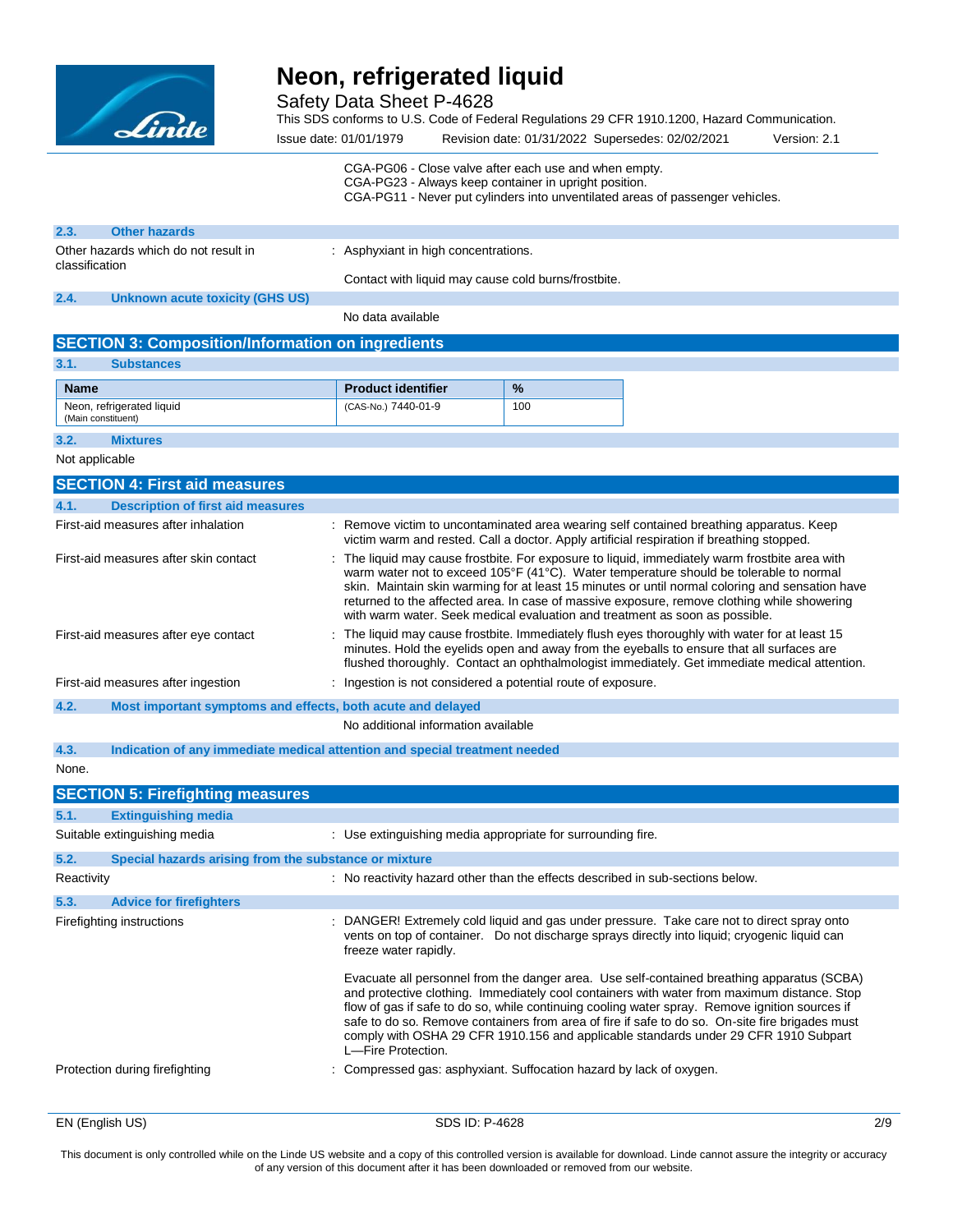

Safety Data Sheet P-4628

This SDS conforms to U.S. Code of Federal Regulations 29 CFR 1910.1200, Hazard Communication.

|        | <u>an an c</u>                                                      | Issue date: 01/01/1979      | Revision date: 01/31/2022 Supersedes: 02/02/2021                                                                                                                                                                                                                                                                                                                                                                                                                                                                                                                                                                                                                                                                                                                                                                                                                                                                                                                                                                                                                                              | Version: 2.1 |
|--------|---------------------------------------------------------------------|-----------------------------|-----------------------------------------------------------------------------------------------------------------------------------------------------------------------------------------------------------------------------------------------------------------------------------------------------------------------------------------------------------------------------------------------------------------------------------------------------------------------------------------------------------------------------------------------------------------------------------------------------------------------------------------------------------------------------------------------------------------------------------------------------------------------------------------------------------------------------------------------------------------------------------------------------------------------------------------------------------------------------------------------------------------------------------------------------------------------------------------------|--------------|
|        | Special protective equipment for fire fighters                      |                             | : Use self-contained breathing apparatus. Standard protective clothing and equipment (Self<br>Contained Breathing Apparatus) for fire fighters.                                                                                                                                                                                                                                                                                                                                                                                                                                                                                                                                                                                                                                                                                                                                                                                                                                                                                                                                               |              |
|        | Specific methods                                                    | drainage systems.           | : Use fire control measures appropriate for the surrounding fire. Exposure to fire and heat<br>radiation may cause gas containers to rupture. Cool endangered containers with water spray jet<br>from a protected position. Prevent water used in emergency cases from entering sewers and                                                                                                                                                                                                                                                                                                                                                                                                                                                                                                                                                                                                                                                                                                                                                                                                    |              |
|        |                                                                     |                             | Stop flow of product if safe to do so.                                                                                                                                                                                                                                                                                                                                                                                                                                                                                                                                                                                                                                                                                                                                                                                                                                                                                                                                                                                                                                                        |              |
|        |                                                                     |                             | Use water spray or fog to knock down fire fumes if possible.                                                                                                                                                                                                                                                                                                                                                                                                                                                                                                                                                                                                                                                                                                                                                                                                                                                                                                                                                                                                                                  |              |
|        | Other information                                                   | condensate.                 | : Cryogenic liquid causes severe frostbite, a burn-like injury. Heat of fire can build pressure in a<br>closed container and cause it to rupture. Venting vapors may obscure visibility. Air will<br>condense on surfaces such as vaporizers or piping exposed to liquid or cold gas. Nitrogen,<br>which has a lower boiling point than oxygen, evaporates first, leaving an oxygen-enriched                                                                                                                                                                                                                                                                                                                                                                                                                                                                                                                                                                                                                                                                                                  |              |
|        | <b>SECTION 6: Accidental release measures</b>                       |                             |                                                                                                                                                                                                                                                                                                                                                                                                                                                                                                                                                                                                                                                                                                                                                                                                                                                                                                                                                                                                                                                                                               |              |
| 6.1.   | Personal precautions, protective equipment and emergency procedures |                             |                                                                                                                                                                                                                                                                                                                                                                                                                                                                                                                                                                                                                                                                                                                                                                                                                                                                                                                                                                                                                                                                                               |              |
|        | General measures                                                    |                             | : Evacuate area. Ensure adequate air ventilation. Wear self-contained breathing apparatus when<br>entering area unless atmosphere is proven to be safe. Stop leak if safe to do so.                                                                                                                                                                                                                                                                                                                                                                                                                                                                                                                                                                                                                                                                                                                                                                                                                                                                                                           |              |
| 6.1.1. | For non-emergency personnel                                         |                             |                                                                                                                                                                                                                                                                                                                                                                                                                                                                                                                                                                                                                                                                                                                                                                                                                                                                                                                                                                                                                                                                                               |              |
|        |                                                                     |                             | No additional information available                                                                                                                                                                                                                                                                                                                                                                                                                                                                                                                                                                                                                                                                                                                                                                                                                                                                                                                                                                                                                                                           |              |
| 6.1.2. | For emergency responders                                            |                             |                                                                                                                                                                                                                                                                                                                                                                                                                                                                                                                                                                                                                                                                                                                                                                                                                                                                                                                                                                                                                                                                                               |              |
|        |                                                                     |                             | No additional information available                                                                                                                                                                                                                                                                                                                                                                                                                                                                                                                                                                                                                                                                                                                                                                                                                                                                                                                                                                                                                                                           |              |
| 6.2.   | <b>Environmental precautions</b>                                    |                             |                                                                                                                                                                                                                                                                                                                                                                                                                                                                                                                                                                                                                                                                                                                                                                                                                                                                                                                                                                                                                                                                                               |              |
|        |                                                                     | Try to stop release.        |                                                                                                                                                                                                                                                                                                                                                                                                                                                                                                                                                                                                                                                                                                                                                                                                                                                                                                                                                                                                                                                                                               |              |
| 6.3.   | Methods and material for containment and cleaning up                |                             |                                                                                                                                                                                                                                                                                                                                                                                                                                                                                                                                                                                                                                                                                                                                                                                                                                                                                                                                                                                                                                                                                               |              |
|        |                                                                     |                             | No additional information available                                                                                                                                                                                                                                                                                                                                                                                                                                                                                                                                                                                                                                                                                                                                                                                                                                                                                                                                                                                                                                                           |              |
| 6.4.   | <b>Reference to other sections</b>                                  |                             |                                                                                                                                                                                                                                                                                                                                                                                                                                                                                                                                                                                                                                                                                                                                                                                                                                                                                                                                                                                                                                                                                               |              |
|        |                                                                     | See also sections 8 and 13. |                                                                                                                                                                                                                                                                                                                                                                                                                                                                                                                                                                                                                                                                                                                                                                                                                                                                                                                                                                                                                                                                                               |              |
|        | <b>SECTION 7: Handling and storage</b>                              |                             |                                                                                                                                                                                                                                                                                                                                                                                                                                                                                                                                                                                                                                                                                                                                                                                                                                                                                                                                                                                                                                                                                               |              |
| 7.1.   | <b>Precautions for safe handling</b>                                |                             |                                                                                                                                                                                                                                                                                                                                                                                                                                                                                                                                                                                                                                                                                                                                                                                                                                                                                                                                                                                                                                                                                               |              |
|        | Precautions for safe handling                                       |                             | : Wear leather safety gloves and safety shoes when handling cylinders. Protect cylinders from<br>physical damage; do not drag, roll, slide or drop. While moving cylinder, always keep in place<br>removable valve cover. Never attempt to lift a cylinder by its cap; the cap is intended solely to<br>protect the valve. When moving cylinders, even for short distances, use a cart (trolley, hand<br>truck, etc.) designed to transport cylinders. Never insert an object (e.g. wrench, screwdriver,<br>pry bar) into cap openings; doing so may damage the valve and cause a leak. Use an<br>adjustable strap wrench to remove over-tight or rusted caps. Slowly open the valve. If the<br>valve is hard to open, discontinue use and contact your supplier. Close the container valve<br>after each use; keep closed even when empty. Never apply flame or localized heat directly to<br>any part of the container. High temperatures may damage the container and could cause the<br>pressure relief device to fail prematurely, venting the container contents. For other precautions |              |

in using this product, see section 16.

This document is only controlled while on the Linde US website and a copy of this controlled version is available for download. Linde cannot assure the integrity or accuracy of any version of this document after it has been downloaded or removed from our website.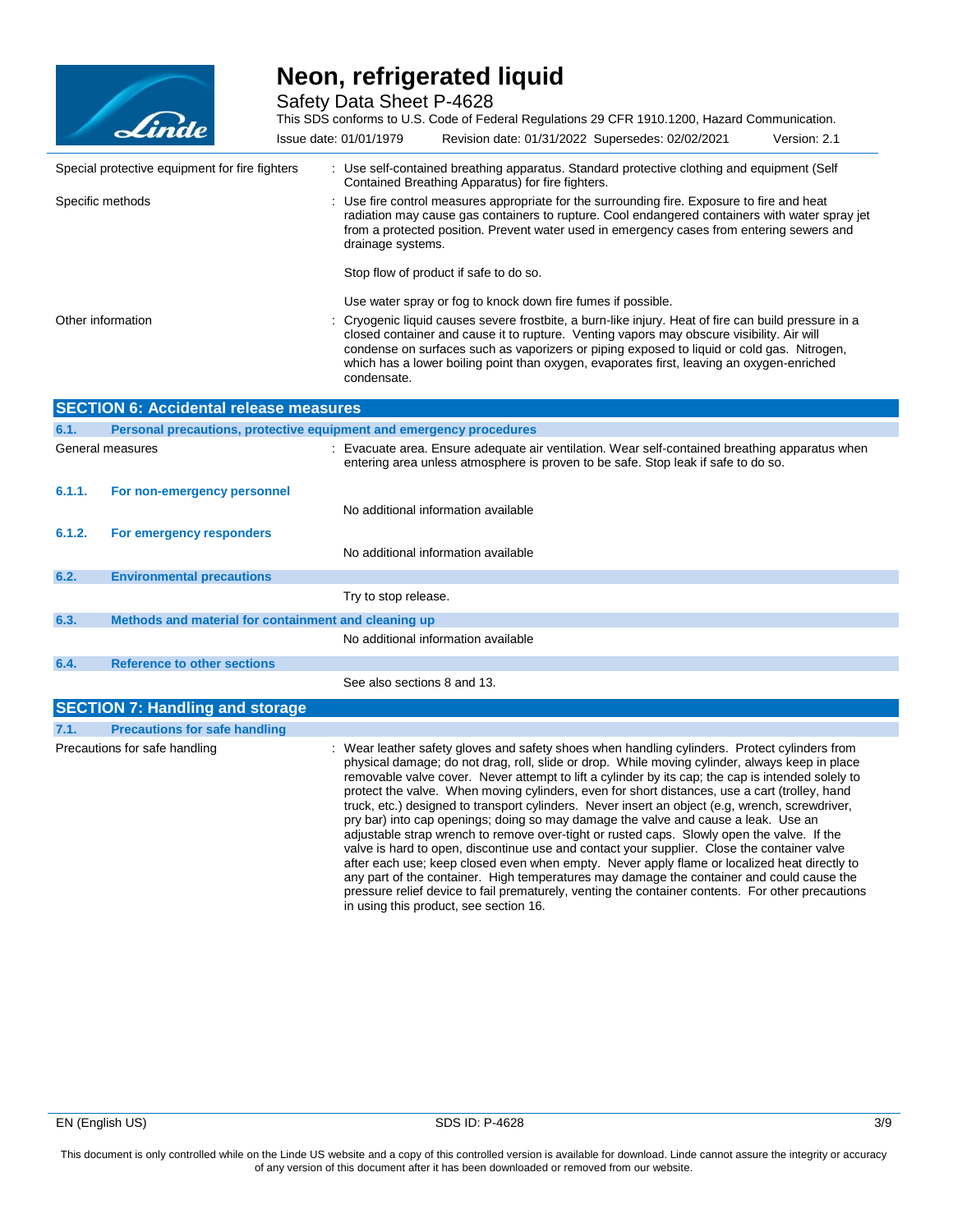

Safety Data Sheet P-4628

This SDS conforms to U.S. Code of Federal Regulations 29 CFR 1910.1200, Hazard Communication.

Issue date: 01/01/1979 Revision date: 01/31/2022 Supersedes: 02/02/2021 Version: 2.1

### **7.2. Conditions for safe storage, including any incompatibilities**

Storage conditions **Store in a cool, well-ventilated place.** Store and use with adequate ventilation. Store only where temperature will not exceed 125°F (52°C). Firmly secure containers upright to keep them from falling or being knocked over. Install valve protection cap firmly in place by hand. Store full and empty containers separately. Use a first-in, first-out inventory system to prevent storing full containers for long periods. **OTHER PRECAUTIONS FOR HANDLING, STORAGE, AND USE:** When handling product

under pressure, use piping and equipment adequately designed to withstand the pressures to be encountered. Never work on a pressurized system. Use a back flow preventive device in the piping. Gases can cause rapid suffocation because of oxygen deficiency; store and use with adequate ventilation. If a leak occurs, close the container valve and blow down the system in a safe and environmentally correct manner in compliance with all international, federal/national, state/provincial, and local laws; then repair the leak. Never place a container where it may become part of an electrical circuit.

### **7.3. Specific end use(s)**

None.

#### **SECTION 8: Exposure controls/personal protection**

| 8.1.         | <b>Control parameters</b>             |                 |
|--------------|---------------------------------------|-----------------|
|              | Neon, refrigerated liquid (7440-01-9) |                 |
| <b>ACGIH</b> |                                       | Not established |
| USA OSHA     |                                       | Not established |

| 8.2. | <b>Exposure controls</b>         |                                                                                                                                                                                                                                                                                                                     |
|------|----------------------------------|---------------------------------------------------------------------------------------------------------------------------------------------------------------------------------------------------------------------------------------------------------------------------------------------------------------------|
|      | Appropriate engineering controls | : Product to be handled in a closed system. Oxygen detectors should be used when asphyxiating<br>gases may be released. Systems under pressure should be regularly checked for leakages.<br>Provide adequate general and local exhaust ventilation. Consider work permit system e.g. for<br>maintenance activities. |
|      | Hand protection                  | : Wear working gloves when handling gas containers.                                                                                                                                                                                                                                                                 |
|      | Eye protection                   | : Wear safety glasses with side shields. Wear goggles and a face shield when transfilling or<br>breaking transfer connections.                                                                                                                                                                                      |
|      | Respiratory protection           | : Self contained breathing apparatus (SCBA) or positive pressure airline with mask are to be<br>used in oxygen-deficient atmospheres.                                                                                                                                                                               |
|      | Thermal hazard protection        | : Wear cold insulating gloves.                                                                                                                                                                                                                                                                                      |
|      | Environmental exposure controls  | : None necessary.                                                                                                                                                                                                                                                                                                   |
|      | Other information                | : Wear safety shoes while handling containers.                                                                                                                                                                                                                                                                      |

#### **SECTION 9: Physical and chemical properties**

| Information on basic physical and chemical properties<br>9.1. |                                                                         |     |
|---------------------------------------------------------------|-------------------------------------------------------------------------|-----|
| Physical state                                                | : Gas                                                                   |     |
| Appearance                                                    | : Colorless gas.                                                        |     |
| Molecular mass                                                | $: 20$ g/mol                                                            |     |
| Color                                                         | : Colorless.                                                            |     |
| Odor                                                          | : No odor warning properties.                                           |     |
| Odor threshold                                                | : Odor threshold is subjective and inadequate to warn for overexposure. |     |
| рH                                                            | : Not applicable.                                                       |     |
| Relative evaporation rate (butyl acetate=1)                   | : No data available                                                     |     |
| Relative evaporation rate (ether=1)                           | : Not applicable.                                                       |     |
| Melting point                                                 | : No data available                                                     |     |
| Freezing point                                                | : -248.66 °C (-415.58°F)                                                |     |
| Boiling point                                                 | : -246.1 °C (-411°F)                                                    |     |
| Flash point                                                   | : Not applicable.                                                       |     |
| Critical temperature                                          | : -228.7 ℃ (-379.7°F)                                                   |     |
| EN (English US)                                               | SDS ID: P-4628                                                          | 4/9 |

This document is only controlled while on the Linde US website and a copy of this controlled version is available for download. Linde cannot assure the integrity or accuracy of any version of this document after it has been downloaded or removed from our website.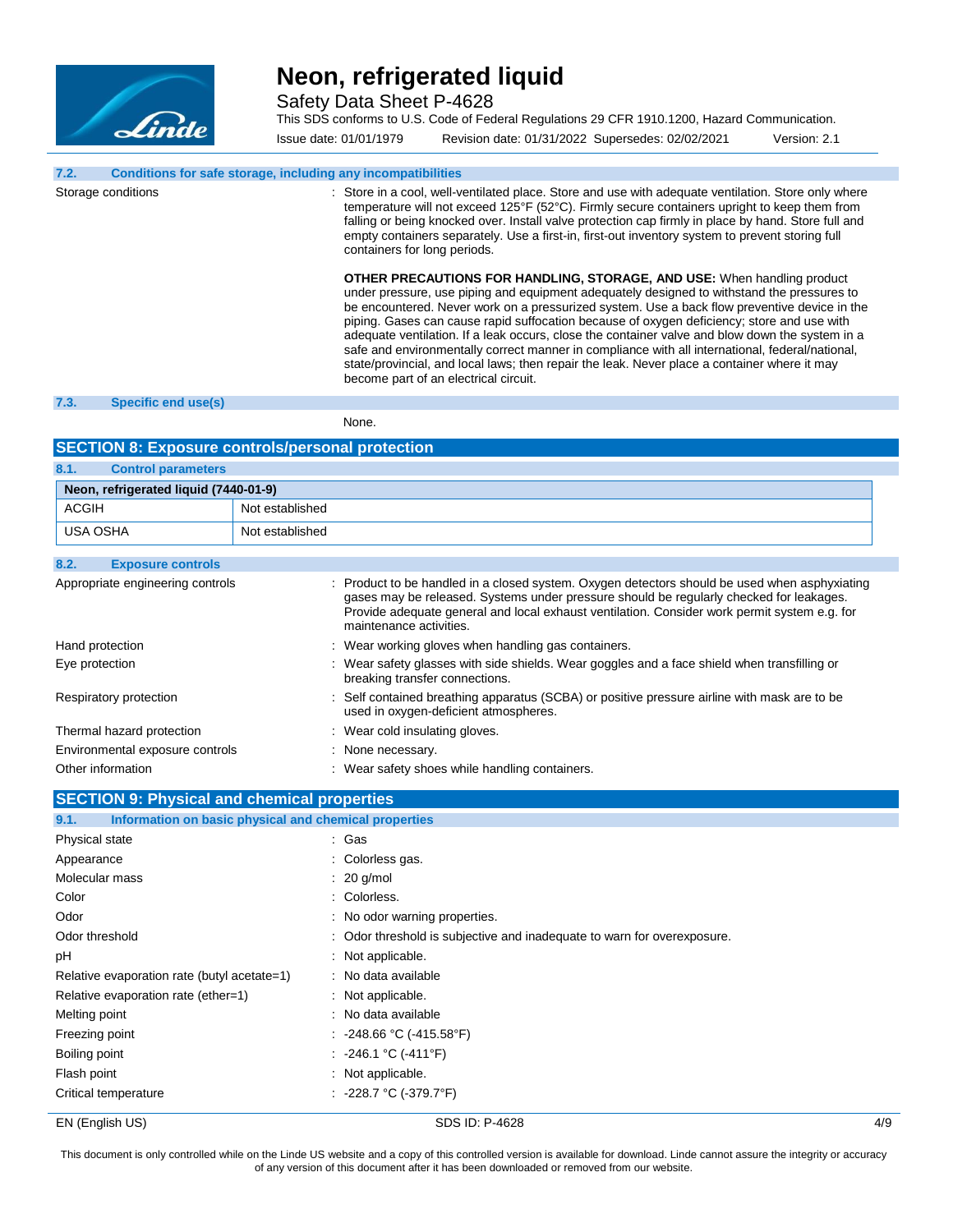

Safety Data Sheet P-4628

This SDS conforms to U.S. Code of Federal Regulations 29 CFR 1910.1200, Hazard Communication. Issue date: 01/01/1979 Revision date: 01/31/2022 Supersedes: 02/02/2021 Version: 2.1

|                         | Auto-ignition temperature                                                                   | : Not applicable.                                                            |
|-------------------------|---------------------------------------------------------------------------------------------|------------------------------------------------------------------------------|
|                         | Decomposition temperature                                                                   | No data available                                                            |
|                         | Flammability (solid, gas)                                                                   | No data available                                                            |
| Vapor pressure          |                                                                                             | Not applicable.                                                              |
| Critical pressure       |                                                                                             | : 27.2 bar (394.7 psia)                                                      |
|                         | Relative vapor density at 20 °C                                                             | : 0.836 kg/m3 absolute vapor density @21.1°C, 1 atm                          |
| Relative density        |                                                                                             | : No data available                                                          |
| Density                 |                                                                                             | : 1.086 g/cm <sup>3</sup> Liquid density $@ -400^{\circ}F (-240^{\circ}C)$   |
|                         | Relative gas density                                                                        | : 0.7                                                                        |
| Solubility              |                                                                                             | : Water: 8.9 mg/l                                                            |
|                         | Partition coefficient n-octanol/water (Log Pow)                                             | : Not applicable.                                                            |
|                         | Partition coefficient n-octanol/water (Log Kow)                                             | : Not applicable.                                                            |
|                         | Viscosity, kinematic                                                                        | : Not applicable.                                                            |
|                         | Viscosity, dynamic                                                                          | Not applicable.                                                              |
|                         | <b>Explosive properties</b>                                                                 | Not applicable.                                                              |
|                         | Oxidizing properties                                                                        | None.                                                                        |
| <b>Explosion limits</b> |                                                                                             | : Non flammable.                                                             |
| 9.2.                    | <b>Other information</b>                                                                    |                                                                              |
| Gas group               |                                                                                             | : Compressed gas                                                             |
|                         | Additional information                                                                      | None.                                                                        |
|                         | <b>SECTION 10: Stability and reactivity</b>                                                 |                                                                              |
|                         |                                                                                             |                                                                              |
| 10.1.                   | <b>Reactivity</b>                                                                           |                                                                              |
|                         |                                                                                             | No reactivity hazard other than the effects described in sub-sections below. |
| 10.2.                   |                                                                                             |                                                                              |
|                         | <b>Chemical stability</b>                                                                   | Stable under normal conditions.                                              |
|                         |                                                                                             |                                                                              |
| 10.3.                   | <b>Possibility of hazardous reactions</b>                                                   |                                                                              |
|                         |                                                                                             | None.                                                                        |
| 10.4.                   | <b>Conditions to avoid</b>                                                                  |                                                                              |
|                         |                                                                                             | None under recommended storage and handling conditions (see section 7).      |
| 10.5.                   | <b>Incompatible materials</b>                                                               |                                                                              |
|                         |                                                                                             | None.                                                                        |
| 10.6.                   | <b>Hazardous decomposition products</b>                                                     |                                                                              |
|                         |                                                                                             | None.                                                                        |
|                         |                                                                                             |                                                                              |
| 11.1.                   | <b>SECTION 11: Toxicological information</b><br><b>Information on toxicological effects</b> |                                                                              |
|                         |                                                                                             |                                                                              |
| Acute toxicity          |                                                                                             | : Not classified                                                             |
|                         |                                                                                             |                                                                              |
|                         | Skin corrosion/irritation                                                                   | : Not classified                                                             |
|                         | Serious eye damage/irritation                                                               | pH: Not applicable.<br>: Not classified                                      |

pH: Not applicable. Respiratory or skin sensitization : Not classified Germ cell mutagenicity **South Contract Contract Contract Contract Contract Contract Contract Contract Contract Contract Contract Contract Contract Contract Contract Contract Contract Contract Contract Contract Contract Con** Carcinogenicity **Carcinogenicity** : Not classified Reproductive toxicity **in the contract of the CRS** in Not classified

EN (English US) 5/9

This document is only controlled while on the Linde US website and a copy of this controlled version is available for download. Linde cannot assure the integrity or accuracy of any version of this document after it has been downloaded or removed from our website.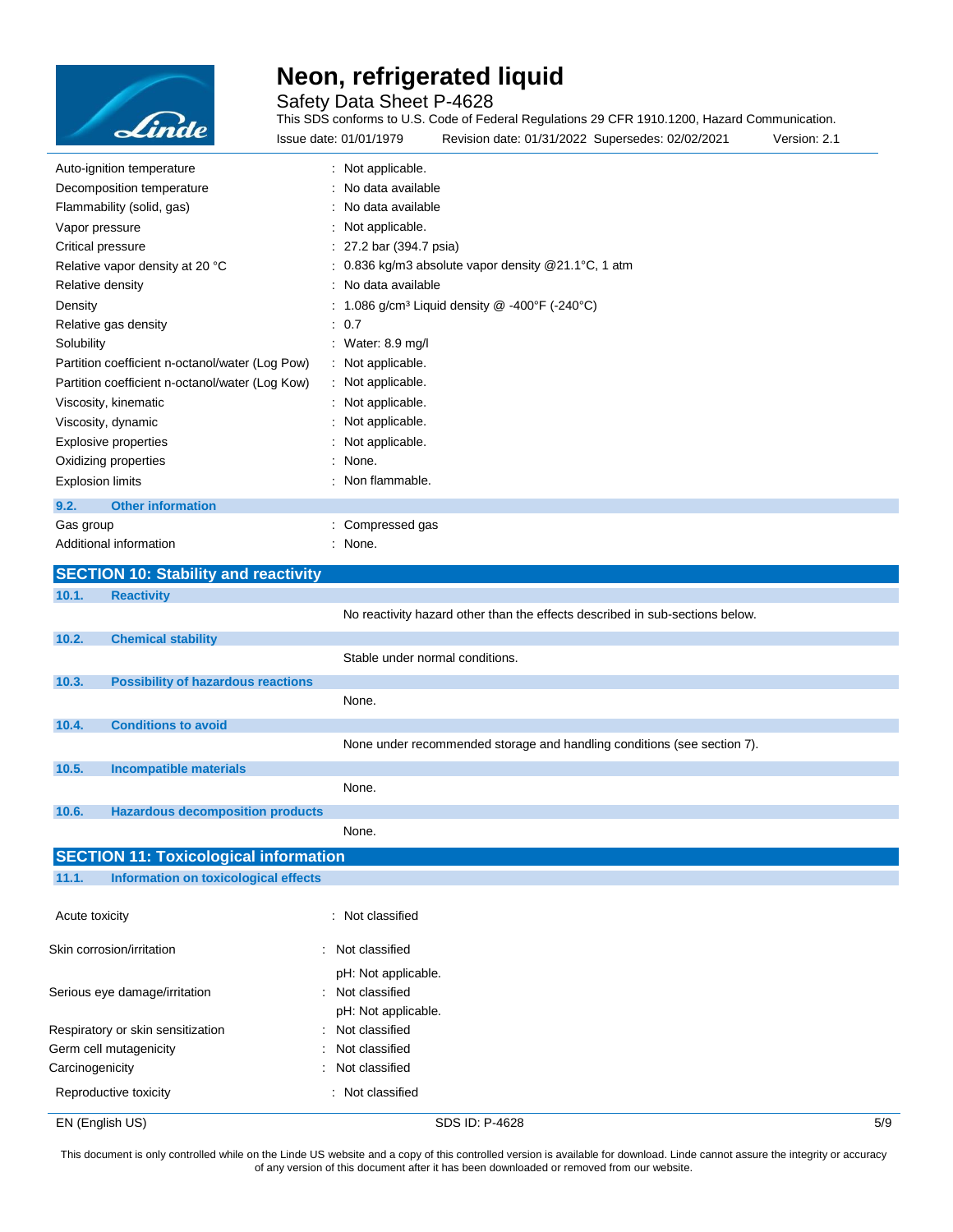| Linde |
|-------|

Safety Data Sheet P-4628

This SDS conforms to U.S. Code of Federal Regulations 29 CFR 1910.1200, Hazard Communication.

| <u> Lindan </u>                                 | Issue date: 01/01/1979<br>Revision date: 01/31/2022 Supersedes: 02/02/2021<br>Version: 2.1                                                            |
|-------------------------------------------------|-------------------------------------------------------------------------------------------------------------------------------------------------------|
| STOT-single exposure                            | : Not classified                                                                                                                                      |
| STOT-repeated exposure                          | : Not classified                                                                                                                                      |
| Aspiration hazard                               | : Not classified                                                                                                                                      |
| <b>SECTION 12: Ecological information</b>       |                                                                                                                                                       |
| 12.1.<br><b>Toxicity</b>                        |                                                                                                                                                       |
| Ecology - general                               | : No ecological damage caused by this product.                                                                                                        |
| 12.2.<br><b>Persistence and degradability</b>   |                                                                                                                                                       |
| Neon, refrigerated liquid (7440-01-9)           |                                                                                                                                                       |
| Persistence and degradability                   | No ecological damage caused by this product.                                                                                                          |
| 12.3.<br><b>Bioaccumulative potential</b>       |                                                                                                                                                       |
| Neon, refrigerated liquid (7440-01-9)           |                                                                                                                                                       |
| Partition coefficient n-octanol/water (Log Pow) | Not applicable.                                                                                                                                       |
| Partition coefficient n-octanol/water (Log Kow) | Not applicable.                                                                                                                                       |
| Bioaccumulative potential                       | No ecological damage caused by this product.                                                                                                          |
| 12.4.<br><b>Mobility in soil</b>                |                                                                                                                                                       |
| Neon, refrigerated liquid (7440-01-9)           |                                                                                                                                                       |
| Mobility in soil                                | No data available.                                                                                                                                    |
| Ecology - soil                                  | No ecological damage caused by this product.                                                                                                          |
| 12.5.<br><b>Other adverse effects</b>           |                                                                                                                                                       |
| Effect on ozone layer                           | : None.                                                                                                                                               |
| Effect on the global warming                    | : None.                                                                                                                                               |
| <b>SECTION 13: Disposal considerations</b>      |                                                                                                                                                       |
| 13.1.<br><b>Waste treatment methods</b>         |                                                                                                                                                       |
| Waste treatment methods                         | : May be vented to atmosphere in a well ventilated place. Do not discharge into any place where<br>its accumulation could be dangerous.               |
| Product/Packaging disposal recommendations      | Dispose of contents/container in accordance with local/regional/national/international<br>regulations. Contact supplier for any special requirements. |
| <b>SECTION 14: Transport information</b>        |                                                                                                                                                       |
| In accordance with DOT                          |                                                                                                                                                       |
| Transport document description (DOT)            | : UN1913 Neon, refrigerated liquid, 2.2                                                                                                               |
| UN-No.(DOT)                                     | : UN1913                                                                                                                                              |
| Proper Shipping Name (DOT)                      | : Neon, refrigerated liquid                                                                                                                           |
| Class (DOT)                                     | : 2.2 - Class 2.2 - Non-flammable compressed gas 49 CFR 173.115                                                                                       |

Hazard labels (DOT)  $\qquad \qquad$  : 2.2 - Non-flammable gas

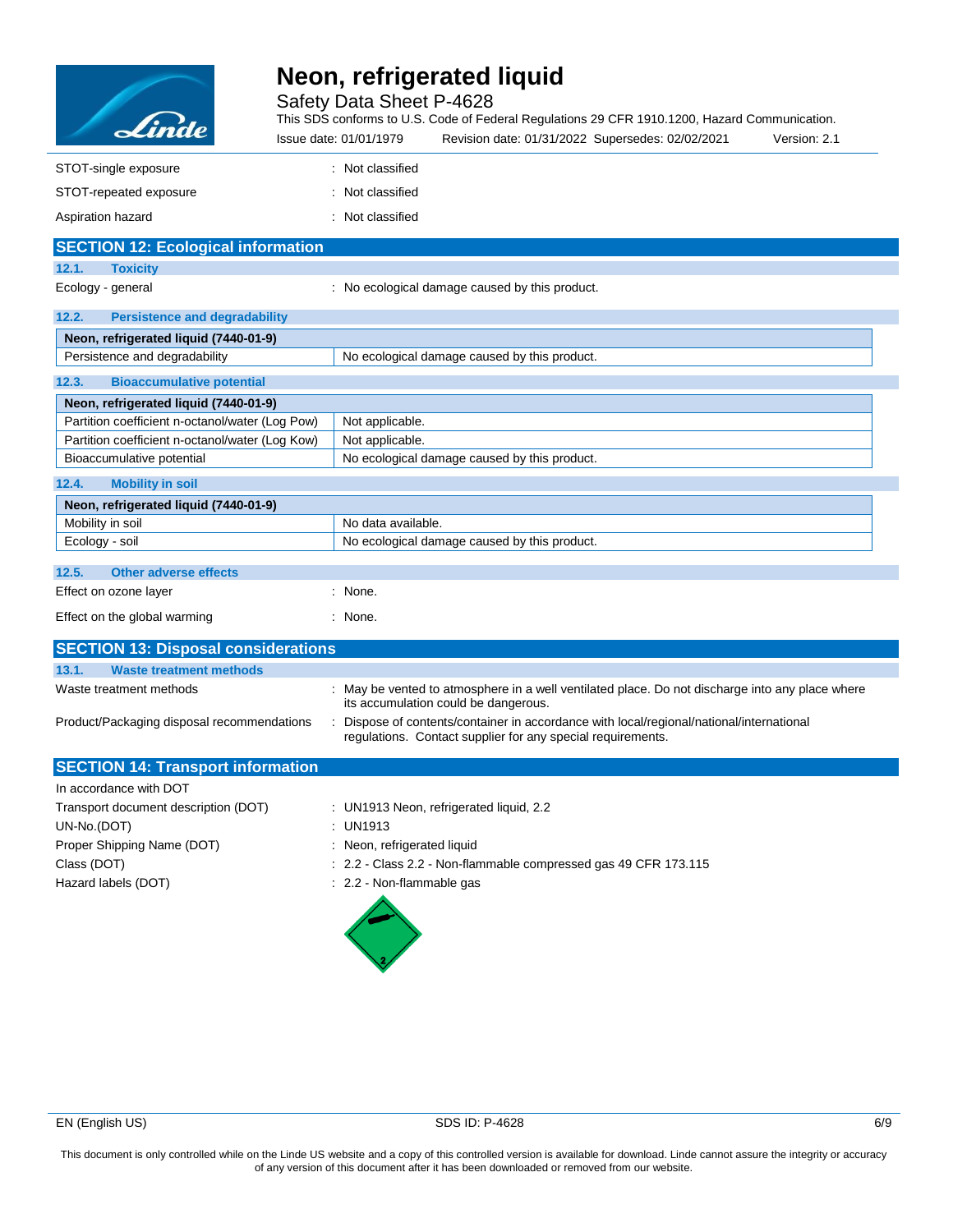

Safety Data Sheet P-4628

| Linde                                                                                | Safety Data Sheet P-4628<br>This SDS conforms to U.S. Code of Federal Regulations 29 CFR 1910.1200, Hazard Communication.<br>Issue date: 01/01/1979<br>Revision date: 01/31/2022 Supersedes: 02/02/2021<br>Version: 2.1                                                                                                                                                                                                                                                                                                                                                                                                                                                                                                                                                                                                                                                                                                                                                                                                                                                                                                                                                                                                                                                                                                   |
|--------------------------------------------------------------------------------------|---------------------------------------------------------------------------------------------------------------------------------------------------------------------------------------------------------------------------------------------------------------------------------------------------------------------------------------------------------------------------------------------------------------------------------------------------------------------------------------------------------------------------------------------------------------------------------------------------------------------------------------------------------------------------------------------------------------------------------------------------------------------------------------------------------------------------------------------------------------------------------------------------------------------------------------------------------------------------------------------------------------------------------------------------------------------------------------------------------------------------------------------------------------------------------------------------------------------------------------------------------------------------------------------------------------------------|
| DOT Special Provisions (49 CFR 172.102)                                              | : T75 - When portable tank instruction T75 is referenced in Column (7) of the 172.101 Table, the<br>applicable refrigerated liquefied gases are authorized to be transported in portable tanks in<br>accordance with the requirements of 178.277 of this subchapter.<br>TP5 - For a portable tank used for the transport of flammable refrigerated liquefied gases or<br>refrigerated liquefied oxygen, the maximum rate at which the portable tank may be filled must<br>not exceed the liquid flow capacity of the primary pressure relief system rated at a pressure not<br>exceeding 120 percent of the portable tank's design pressure. For portable tanks used for the<br>transport of refrigerated liquefied helium and refrigerated liquefied atmospheric gas (except<br>oxygen), the maximum rate at which the tank is filled must not exceed the liquid flow capacity of<br>the pressure relief device rated at 130 percent of the portable tank's design pressure. Except<br>for a portable tank containing refrigerated liquefied helium, a portable tank shall have an outage<br>of at least two percent below the inlet of the pressure relief device or pressure control valve,<br>under conditions of incipient opening, with the portable tank in a level attitude. No outage is<br>required for helium. |
| <b>Additional information</b>                                                        |                                                                                                                                                                                                                                                                                                                                                                                                                                                                                                                                                                                                                                                                                                                                                                                                                                                                                                                                                                                                                                                                                                                                                                                                                                                                                                                           |
| Emergency Response Guide (ERG) Number                                                | : 121 (UN1065)                                                                                                                                                                                                                                                                                                                                                                                                                                                                                                                                                                                                                                                                                                                                                                                                                                                                                                                                                                                                                                                                                                                                                                                                                                                                                                            |
| Other information                                                                    | : No supplementary information available.                                                                                                                                                                                                                                                                                                                                                                                                                                                                                                                                                                                                                                                                                                                                                                                                                                                                                                                                                                                                                                                                                                                                                                                                                                                                                 |
| Special transport precautions                                                        | : Avoid transport on vehicles where the load space is not separated from the driver's<br>compartment. Ensure vehicle driver is aware of the potential hazards of the load and knows<br>what to do in the event of an accident or an emergency. Before transporting product containers:<br>- Ensure there is adequate ventilation. - Ensure that containers are firmly secured. - Ensure<br>cylinder valve is closed and not leaking. - Ensure valve outlet cap nut or plug (where provided)<br>is correctly fitted. - Ensure valve protection device (where provided) is correctly fitted.                                                                                                                                                                                                                                                                                                                                                                                                                                                                                                                                                                                                                                                                                                                                |
| <b>Transport by sea</b>                                                              |                                                                                                                                                                                                                                                                                                                                                                                                                                                                                                                                                                                                                                                                                                                                                                                                                                                                                                                                                                                                                                                                                                                                                                                                                                                                                                                           |
| UN-No. (IMDG)<br>Proper Shipping Name (IMDG)<br>Class (IMDG)<br>Division (IMDG)      | : 1913<br>: NEON, REFRIGERATED LIQUID<br>: 2 - Gases<br>: 2.2 - Non-flammable, non-toxic gases                                                                                                                                                                                                                                                                                                                                                                                                                                                                                                                                                                                                                                                                                                                                                                                                                                                                                                                                                                                                                                                                                                                                                                                                                            |
| <b>Air transport</b><br>UN-No. (IATA)<br>Proper Shipping Name (IATA)<br>Class (IATA) | : 1913<br>: Neon, refrigerated liquid<br>$: 2 - \text{Gases}$                                                                                                                                                                                                                                                                                                                                                                                                                                                                                                                                                                                                                                                                                                                                                                                                                                                                                                                                                                                                                                                                                                                                                                                                                                                             |

| <b>SECTION 15: Regulatory information</b>                                 |  |
|---------------------------------------------------------------------------|--|
| 15.1. US Federal regulations                                              |  |
| Neon, refrigerated liquid (7440-01-9)                                     |  |
| Listed on the United States TSCA (Toxic Substances Control Act) inventory |  |
|                                                                           |  |

All components of this product are listed on the Toxic Substances Control Act (TSCA) inventory.

### **15.2. International regulations CANADA**

### **Neon, refrigerated liquid (7440-01-9)**

Listed on the Canadian DSL (Domestic Substances List)

#### **EU-Regulations**

EN (English US) 8DS ID: P-4628 7/9 **Neon, refrigerated liquid (7440-01-9)** Listed on the EEC inventory EINECS (European Inventory of Existing Commercial Chemical Substances)

This document is only controlled while on the Linde US website and a copy of this controlled version is available for download. Linde cannot assure the integrity or accuracy of any version of this document after it has been downloaded or removed from our website.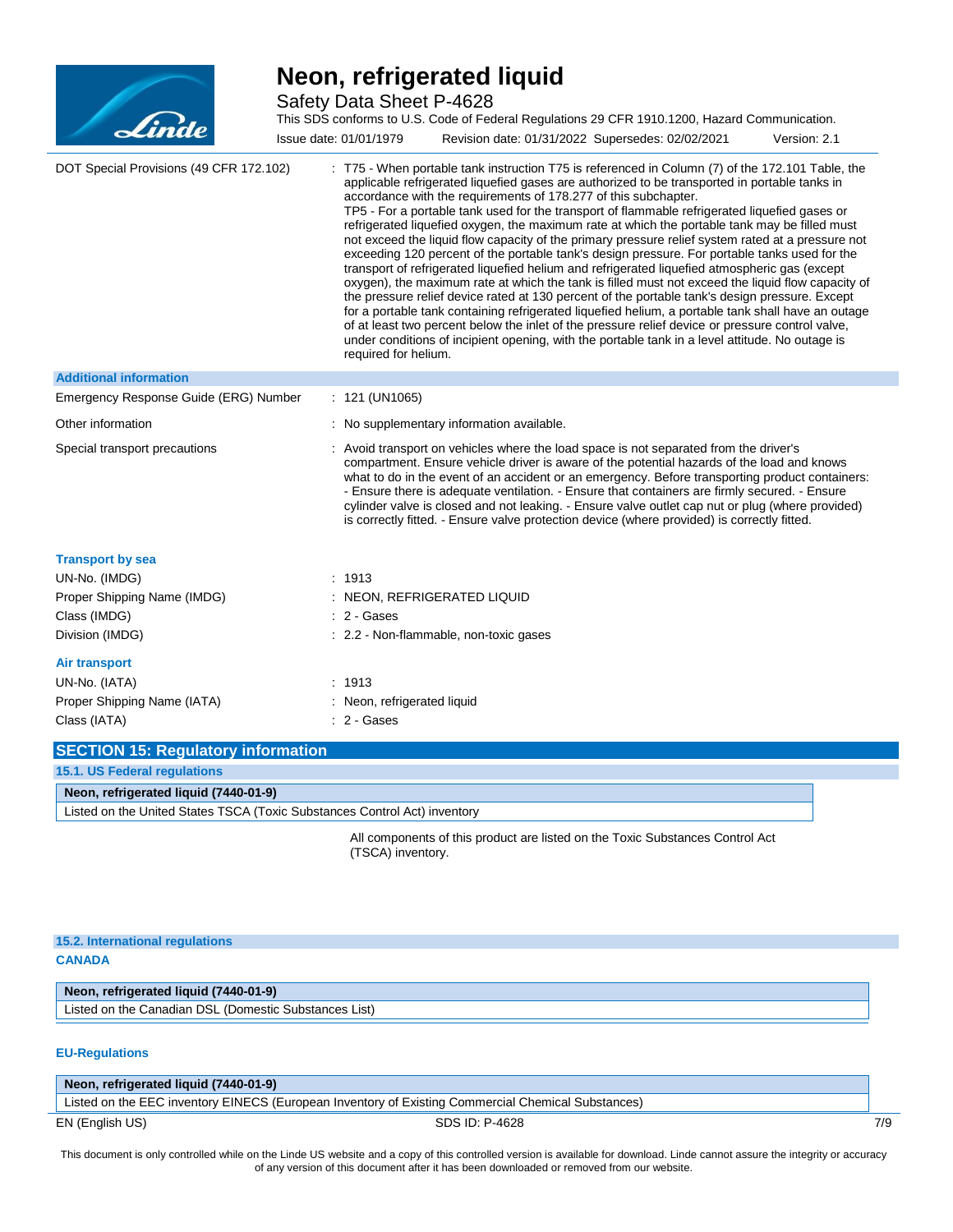

Safety Data Sheet P-4628

This SDS conforms to U.S. Code of Federal Regulations 29 CFR 1910.1200, Hazard Communication.

Issue date: 01/01/1979 Revision date: 01/31/2022 Supersedes: 02/02/2021 Version: 2.1

### **15.2.2. National regulations**

| Neon, refrigerated liquid (7440-01-9)                                                        |
|----------------------------------------------------------------------------------------------|
| Listed introduction on Australian Industrial Chemicals Introduction Scheme (AICIS Inventory) |
| Listed on IECSC (Inventory of Existing Chemical Substances Produced or Imported in China)    |
| Listed on KECL/KECI (Korean Existing Chemicals Inventory)                                    |
| Listed on NZIoC (New Zealand Inventory of Chemicals)                                         |
| Listed on PICCS (Philippines Inventory of Chemicals and Chemical Substances)                 |
| Listed on INSQ (Mexican National Inventory of Chemical Substances)                           |
| Listed on the TCSI (Taiwan Chemical Substance Inventory)                                     |
|                                                                                              |

#### **15.3. US State regulations**

| Neon, refrigerated liquid (7440-01-9)                                  |                                                                                                                                                           |
|------------------------------------------------------------------------|-----------------------------------------------------------------------------------------------------------------------------------------------------------|
| U.S. - California - Proposition 65 - Carcinogens List                  | No                                                                                                                                                        |
| U.S. - California - Proposition 65 - Developmental<br>Toxicity         | No                                                                                                                                                        |
| U.S. - California - Proposition 65 - Reproductive<br>Toxicity - Female | No                                                                                                                                                        |
| U.S. - California - Proposition 65 - Reproductive<br>Toxicity - Male   | No                                                                                                                                                        |
| State or local regulations                                             | U.S. - Massachusetts - Right To Know List<br>U.S. - New Jersey - Right to Know Hazardous Substance List<br>U.S. - Pennsylvania - RTK (Right to Know) List |

California Proposition 65 - This product does not contain any substances known to the state of California to cause cancer, developmental and/or reproductive harm